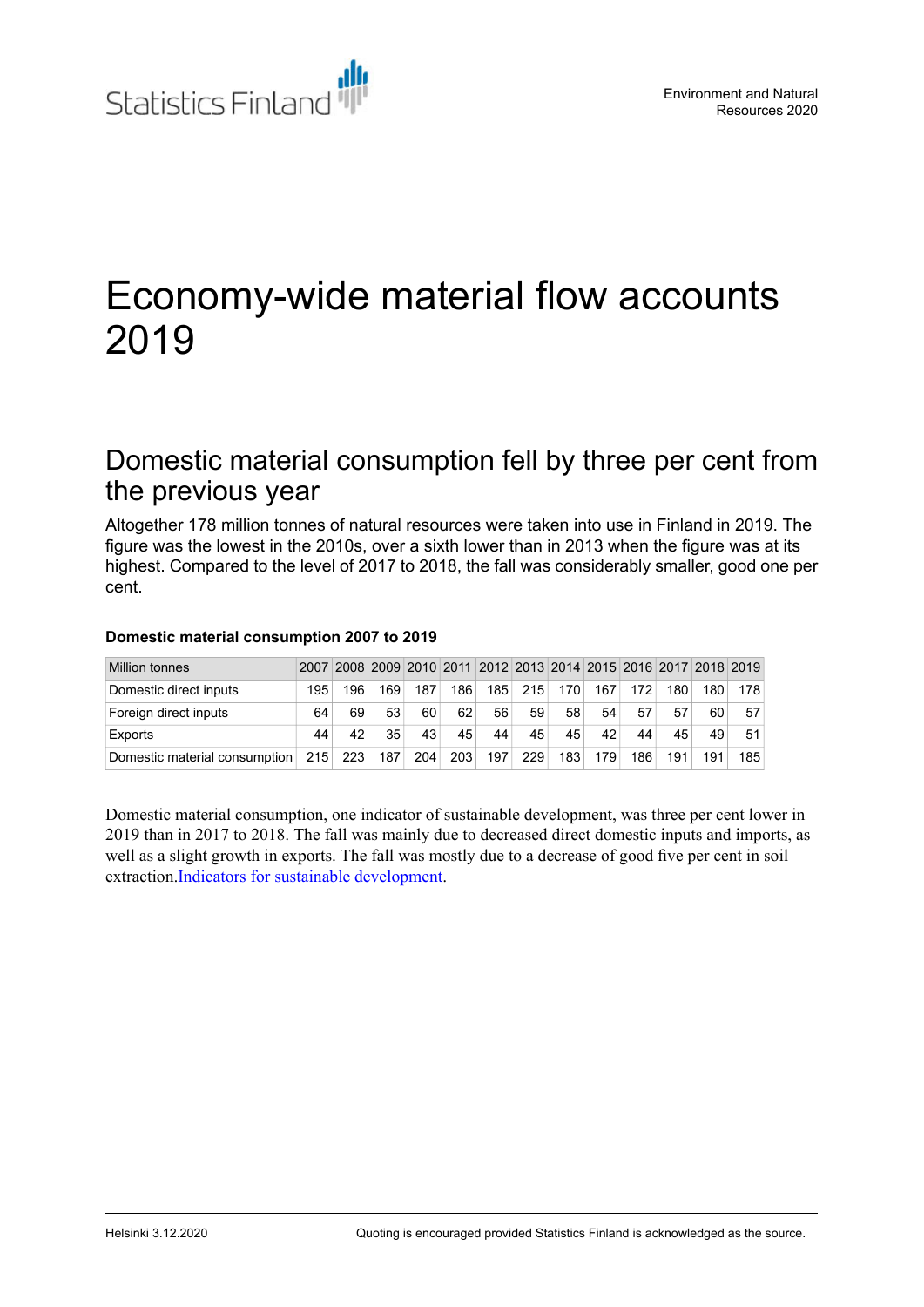

#### **Use of direct inputs by material group 2007 to 2019, million tonnes**

Domestic material consumption is calculated by adding imports to domestic direct inputs (introduced natural resources) and by subtracting exports. Of the natural resources introduced in 2019, altogether 28 per cent were wood and other plants, 28 per cent mineral ores and 42 per cent soil materials. In imports most weight was laid on crude oil, 30 per cent and timber, 17 per cent of the total weight of imports. Of the weight of exports, oil refined products and forest industry products had the biggest shares.

Total material requirement amounted to good 600 million tonnes in 2019, which is also over five per cent lower than in the year before. In addition to domestic direct inputs and imports, total material requirement includes unused extraction related to forestry and the extractive industry, as well as hidden flows from imports. The decrease in total material requirement was particularly caused by the decrease in ore and soil extraction, the related unused extraction, and the imports of metals and metal products and their hidden flows.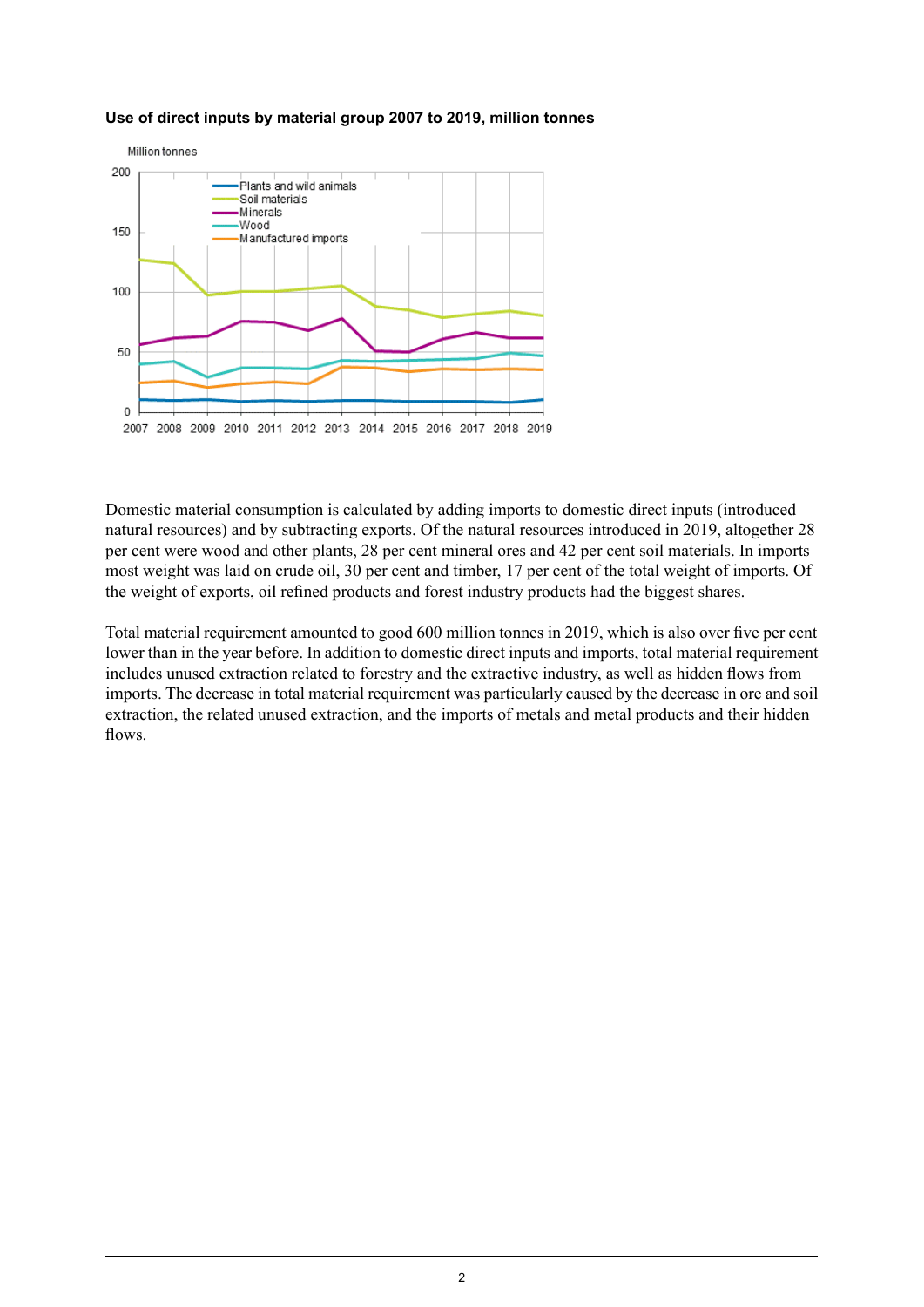# **Contents**

## **Tables**

### **Appendix tables**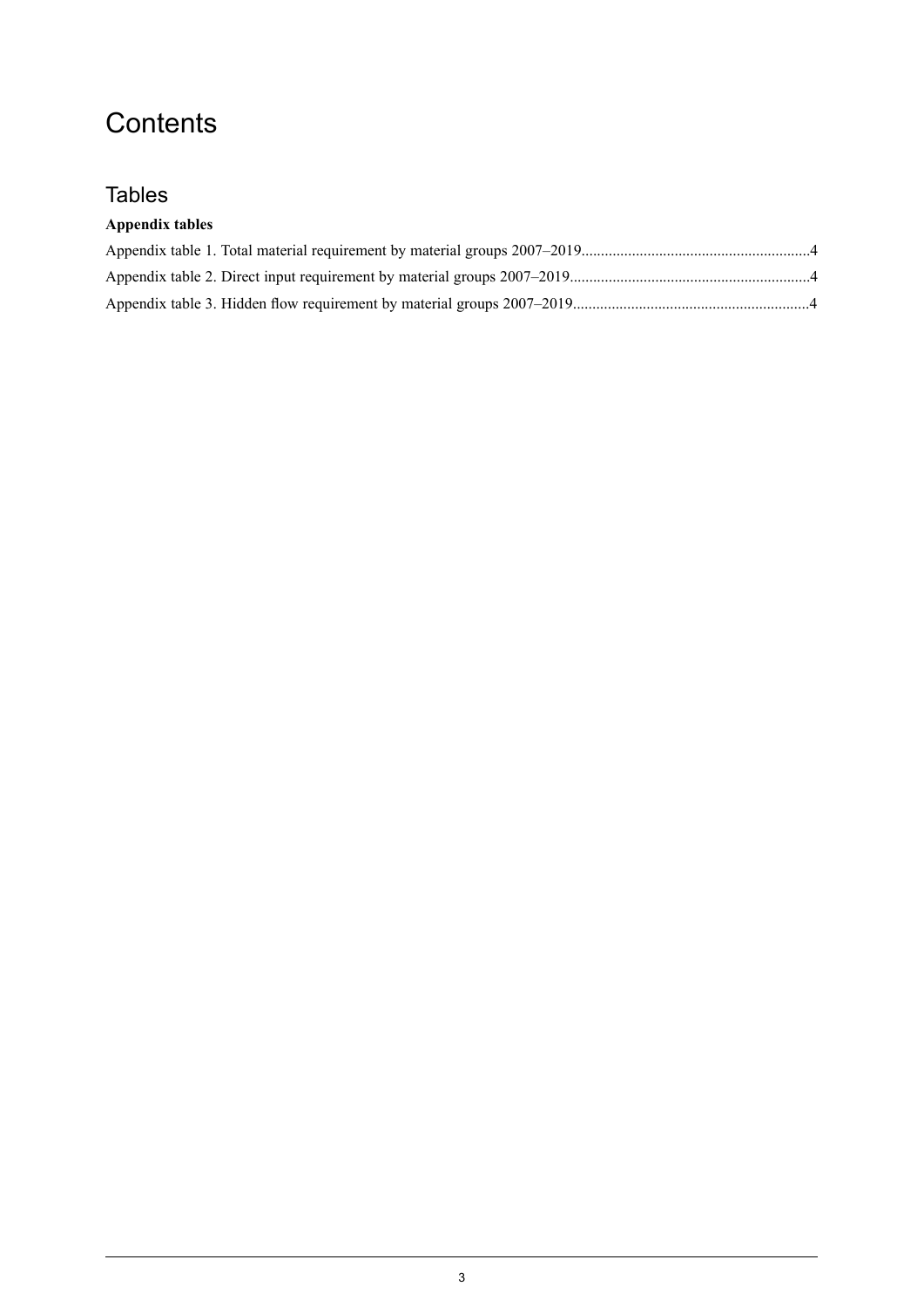# Appendix tables

| Millions tons           | 2007 | 2008 |     |     |     |     |     |     |     |     |     |     | 2009 2010 2011 2012 2013 2014 2015 2016 2017 2018 2019 |
|-------------------------|------|------|-----|-----|-----|-----|-----|-----|-----|-----|-----|-----|--------------------------------------------------------|
| Materials total         | 548  | 578  | 483 | 560 | 563 | 544 | 584 | 538 | 547 | 594 | 612 | 642 | 606                                                    |
| Plants and wild animals | 11   | 11   | 11  | 9   | 10  | 9   | 12  | 11  | 11  | 11  | 10  | 10  | 12                                                     |
| Wood                    | 51   | 56   | 37  | 47  | 46  | 46  | 55  | 54  | 55  | 57  | 57  | 64  | 61                                                     |
| Minerals                | 141  | 166  | 159 | 204 | 203 | 187 | 216 | 189 | 204 | 246 | 256 | 275 | 249                                                    |
| Soil materials          | 160  | 161  | 134 | 138 | 134 | 137 | 142 | 121 | 122 | 116 | 118 | 120 | 116                                                    |
| Manufactured imports    | 185  | 184  | 143 | 161 | 170 | 164 | 161 | 163 | 157 | 164 | 171 | 173 | 168                                                    |

### <span id="page-3-0"></span>**Appendix table 1. Total material requirement by material groups 2007–2019**

### <span id="page-3-1"></span>**Appendix table 2. Direct input requirement by material groups 2007–2019**

| Millions tons           | 2007 | 2008 | 2009 2010 2011 |     |     |     | 2012 2013 2014 2015 2016 2017 2018 2019 |     |     |     |     |     |     |
|-------------------------|------|------|----------------|-----|-----|-----|-----------------------------------------|-----|-----|-----|-----|-----|-----|
| Materials total         | 259  | 265  | 222            | 247 | 248 | 241 | 274                                     | 228 | 221 | 230 | 237 | 240 | 235 |
| Plants and wild animals | 10   | 10   | 10             | 9   | 9   | 9   | 10                                      | 10  | 9   | 9   | 9   | 8   | 10  |
| Wood                    | 40   | 43   | 29             | 37  | 37  | 37  | 43                                      | 42  | 43  | 44  | 44  | 50  | 48  |
| Minerals                | 57   | 62   | 64             | 76  | 75  | 68  | 78                                      | 51  | 50  | 61  | 66  | 62  | 62  |
| Soil materials          | 127  | 124  | 97             | 101 | 101 | 103 | 105                                     | 88  | 85  | 79  | 82  | 84  | 80  |
| Manufactured imports    | 25   | 26   | 21             | 24  | 25  | 24  | 38                                      | 37  | 34  | 36  | 36  | 36  | 35  |

| Millions tons           | 2007 |     |     |     |     |     |     |     |     |     |     |     | 2008 2009 2010 2011 2012 2013 2014 2015 2016 2017 2018 2019 |
|-------------------------|------|-----|-----|-----|-----|-----|-----|-----|-----|-----|-----|-----|-------------------------------------------------------------|
| Materials total         | 289  | 313 | 262 | 314 | 315 | 303 | 310 | 310 | 326 | 364 | 375 | 402 | 370                                                         |
| Plants and wild animals | 0    |     |     | 0   | 0   | 0   | 2   |     |     | 2   |     |     |                                                             |
| Wood                    | 11   | 14  |     | 10  | 10  | 9   | 11  | 11  | 12  | 12  | 12  | 14  | 13                                                          |
| Minerals                | 84   | 104 | 95  | 129 | 128 | 119 | 137 | 138 | 153 | 185 | 190 | 214 | 187                                                         |
| Soil materials          | 32   | 37  | 37  | 37  | 33  | 34  | 36  | 33  | 37  | 38  | 36  | 36  | 36                                                          |
| Manufactured imports    | 160  | 158 | 122 | 137 | 144 | 140 | 123 | 126 | 123 | 128 | 135 | 137 | 133                                                         |

#### <span id="page-3-2"></span>**Appendix table 3. Hidden flow requirement by material groups 2007–2019**